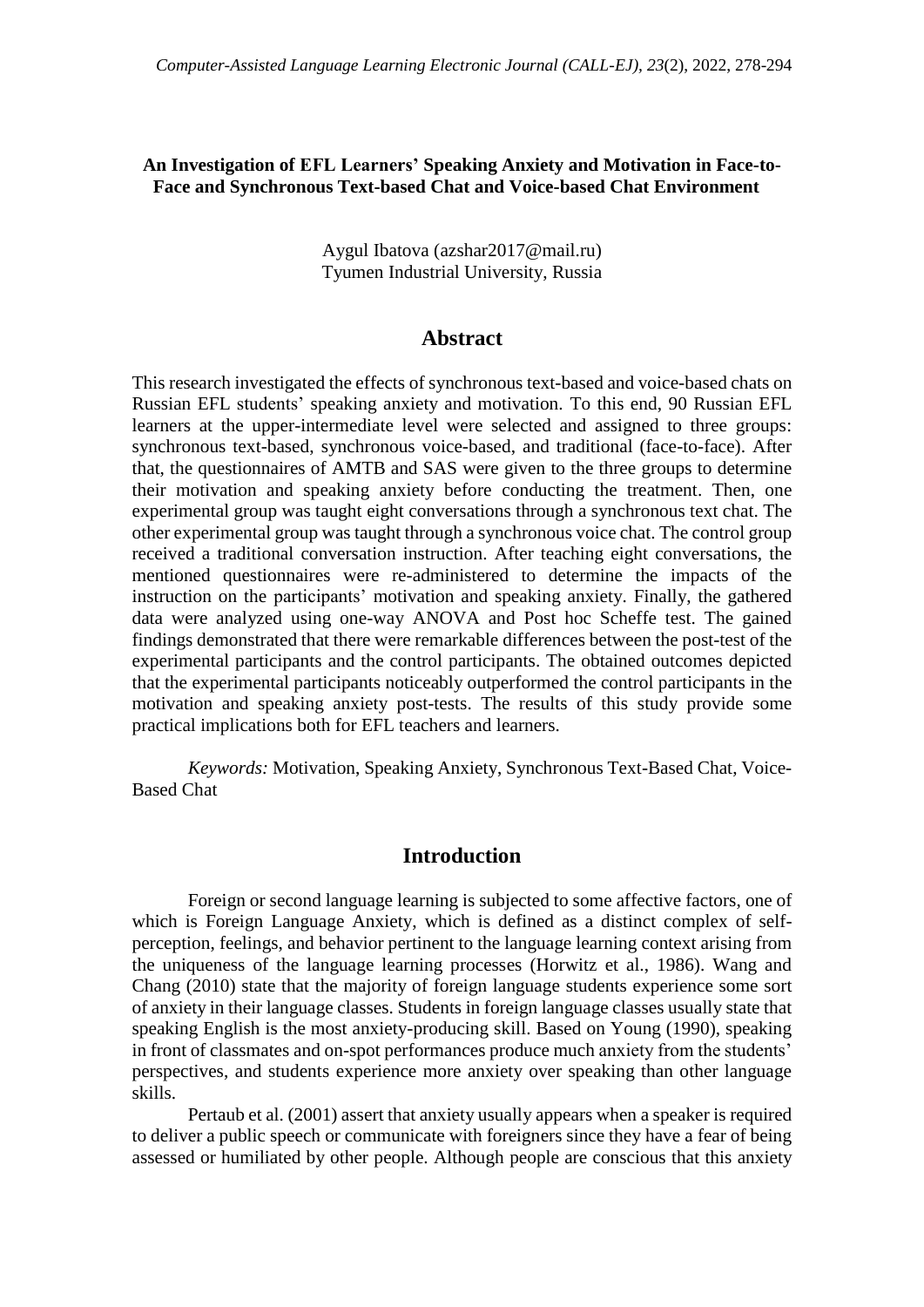is not normal, they cannot overcome it, resulting in depressive disorders, irritation, and distress (Pertaub et al., 2001). Horwitz et al. (1986) stated that this type of anxiety inserts in speaking a foreign language and may increase when we communicate with native speakers of that language.

The other influential variable involved in learning a language is the motivation referred to as the stimuli behind people's actions: "why humans think and treat as they do" (Dörnyei, 2005, p. 1). Dornyei (2001) emphasizes the impact of motivation on learning a second language, and it is considered the most significant single variable influencing a language learner's success. Dornyei (2009) believes that "L2 motivation provides the main impetuses to commence the learning behaviors and later the driving force to keep the long and often monotonous learning processes; that is, all the other variables necessitated in L2 learning presupposes motivation to some extent and motivation is often mentioned in explaining any L2 learning successes or failures" (p. 261).

Crookes and Schmidt (1991) indicate that motivation is fundamental in schools due to its strong influence on pupils' learning because motivation is a key to their learning achievement. Therefore, students with high learning motivation usually study and learn better than less motivated students (Trong Tuan, 2012; Yılmaz & Çelebi, 2022). Motivation can be viewed as a vital component in determining the students' learning achievements since motivation is more important than aptitude (Marefat & Pakzadian, 2017).

Harmer (2007) agrees that students who are in some way motivated perform noticeably better than their peers despite their instructors' unsatisfactory methods or unfavorable situations, while pupils without adequate motivation cannot reach longtermed objectives despite having the most significant learning capabilities. No curricula and teaching approaches are proper or good enough for these demotivated learners to guarantee their learning accomplishments. Thus, demotivation can lead to learners' low achievement or negative attitudes towards the target language. In addition, Dornyei (1997) puts it that in language teaching, both instructors and researchers regarded motivation as one of the primary agents affecting the rates and successes of L2 learning. Therefore, language instructors need to recognize the vital role of motivation in their students' learning. They should boost the motivation of tier students to improve their language learning (Kılıçarslan et al., 2021; Trong Tuan, 2012).

Both mentioned affective variables could be affected by using synchronous elearning. Synchronous e-learning is referred to teaching/learning that occurs concurrently by the electronic modes. Synchronous voices or texts provide opportunities for interactions between teachers and students and between students and their classmates. In addition to chatting, video-conferencing can facilitate face-to-face communications. Web conferences via questionnaires, surveys, and question-answer sessions can provide more interactions than video conferencing (Al-Rubaat, 2022; Perveen, 2016).

Synchronous modes instill a sense of community via cooperative learning (Asoodar et al., 2014). This mode is a room for teachers and learners to communicate and cooperate in real-time. Applying webcams and class discussion features, it resembles the conventional classrooms, except that all students access it remotely by the Internet. Lessons can be saved and added to an e-library. Utilizing the archived e-library, learners can access and replay teachers' lectures as many times as needed to learn the materials (Teng et al., 2012). Direct interactions with instructors and learners in real-time are like the conventional face-to-face classrooms, somewhat better, as the distance is no more a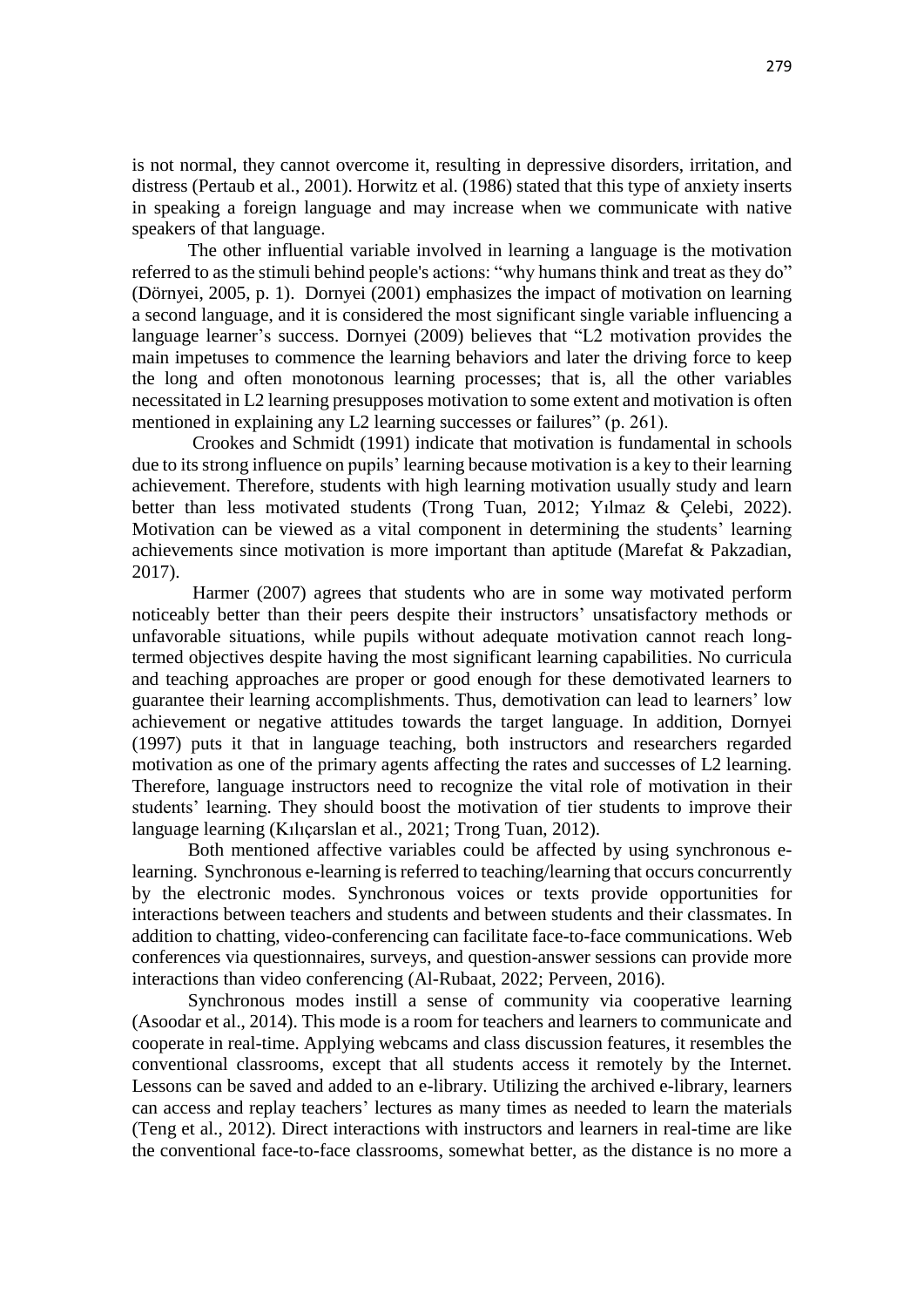block and by connectivity through the Internet, no time is lost in traveling, etc. Because of teachers ' and class-fellows presence, synchronous sessions can lead to better motivation to participate in activities (Samadi & Samadi, 2020; Yamagata-Lynch, 2014). Immediate feedback and responses can assist learners in solving any difficulties they face when they learn.

Regarding the importance of synchronous e-learning and affective factors in language learning, the current research investigated the effect of synchronous text-based chat and voice-based chat on Russian EFL learners' motivation and speaking anxiety during the Covid-19 pandemic.

# **Review of the Literature**

The main affective factor in English language learning is motivation. Muftah (2006) defined motivation as the biological, cognitive, emotional, or social forces that activate and guide behaviors or as a feeling of interest or tendency that makes a person perform something or something that makes such feelings. EFL students' motivation is the psychological state that reflects their desires, requirements, and goals to learn a target language that certain activities might state. According to Brown (2000), motivation is probably the most often used catch-all word for explaining the success or failure of virtually all complex activities. Ellis (1997) believes that motivation is usually dynamic; it is not something a student has or does not have but somewhat differs in various times based on the learning contexts.

Motivated students can be more eager and enthusiastic to donate time to learning a language (Muftah & Rafic-Galea, 2013). Therefore, barricades in language learning may be produced because of inadequate motivation and negative attitudes (Oroujlou & Vahedi, 2011). Nasri et al. (2021) asserted that learners' motivation increases due to three reasons: integrative causes, instrumental causes, and internal causes.

Gallos (2006) stressed the significance of motivation as it is related to performance. Lawler (1973) proposed the expectancy theory as a main point to comprehend motivation to figure out why we perform in the ways we do. This theory discusses that individuals are mainly rational decision-makers who think about their work and perform in ways that meet their requirements and aid them in achieving their objectives. In other words, individuals are forward-looking, performing in ways that they see as most beneficial to obtaining what they search for.

Anxiety is the other affective factor that can affect English language learning. Spielberger (1983) defined anxiety as the subjective feelings of nervousness, apprehension, tensions, and worries related to the arousal of the nervous system. Nevertheless, in defining language anxiety, Scovel (1978) argued that although people know what language anxiety is and all have experienced the feeling of anxiousness, anxiety is still not simple to define in an easy sentence. It is concerned with the feeling of uneasiness, frustrations, worry, apprehension, and self-doubt (Brown, 2000). According to Pappamihiel (2002), anxiety can be associated with a threat to self-efficacy and appraisal of a situation as threatening. Besides, Gregersen (2005) argued that students who have anxiety during English language learning might think that their study is not pleasurable. Studies on foreign language anxiety showed that anxiety could negatively affect language learning (Aida, 1994; Ojekemi et al., 2022).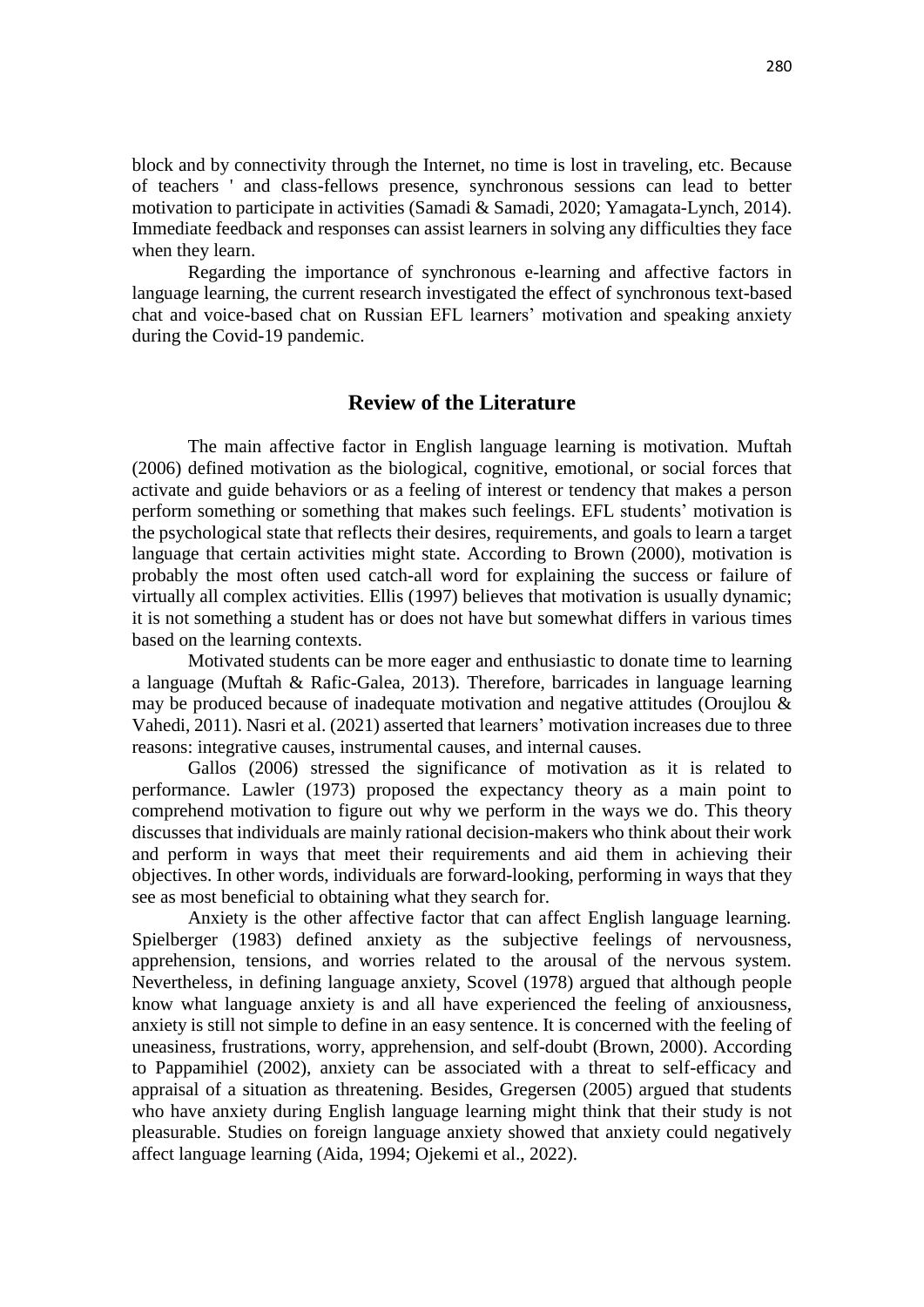Anxiety has a facilitative and hindering role in learning a language (Aydin, 2018). Recently, the results of the research have revealed that anxiety has a negative impact on learning a foreign language. MacIntyre (1995) explained that anxious students focus on the available tasks and their reactions to them; they won't learn as quickly as calm students. This is in agreement with the affective filter hypothesis proposed by Krashen (1985), stating that learning can happen when the learners' affective filter is normal and low. Unmotivated learners with much anxiety need higher affective filters that hinder learning and input (Ellis, 2012). In this regard, his chief ideas are:

• A high affective filter can hinder inputs from reaching Language Acquisition Device (LAD).

• A low affective filter permits the learning inputs to "strike deeper" and the second language to be learned.

• The affective filter is accountable for individual variations in L2 learning, which means it is a variable that affects second language acquisition (Chen & Chew, 2021).

We can control the anxiety of the students by using online instruction. Two basic environments are usually compared in online instruction, synchronous and asynchronous. They are different in terms of place and time of learning and teaching tasks: Asynchronous environments are not permanent and geographically autonomous and are more individual-based, self-paced, and less teacher-dependent (Xie et al., 2018). The asynchronous environment bears problems as also implied by the media richness and media naturalness methods (Blau et al., 2017; van der Keylen et al., 2020). The media richness method explains the ability of the media to (1) supply instant feedback, (2) transfer verbal and non-verbal communications, (3) supply a sense of personalization, and (4) imitate a natural language (Blau et al., 2017; Kim et al., 2019).

The primary advantages of synchronous online instruction are authentic interpersonal communications, authentic language, and instant feedback. These features can decline the differences between face-to-face and online instructions in this way and supply a sense of personalization. On the other hand, synchronous communications have been less effective in discussing complicated opinions or profound thoughts (Hrastinski, 2010). For learners, learning experiences, desirable results, and the kind of performances matter: They learn applied skills better when they are instructed in a synchronous online environment (Nsa et al., 2012), while cognitive achievements, including constructing valuable and insightful contributions, are better in asynchronous environments (Ogbonna et al., 2019). Also, synchronous instruction positively affects students' commitments and task motivation (Hrastinski, 2008). Simultaneously, in face-to-face environments, the risk of detached participation in the classroom (e.g., inactive listening or watching the teachers' lectures, quietly reading peer sentences in chatting) needs to be regarded (Smith & Smith, 2014). Based on Rapanta et al. (2020), videoconferencing reduces the fluency of interactions and attention compared to conventional instruction. The other problem of synchronous learning is associated with the technical infrastructures that need to permit participation in live distant environments in an adequate quality (Xie et al., 2018).

Considering the effects of synchronous learning on language improvement, some studies were carried out; for instance, Ono et al. (2015) examined the effect of a synchronous blog system on the speaking skill of EFL students in Japan. Based on a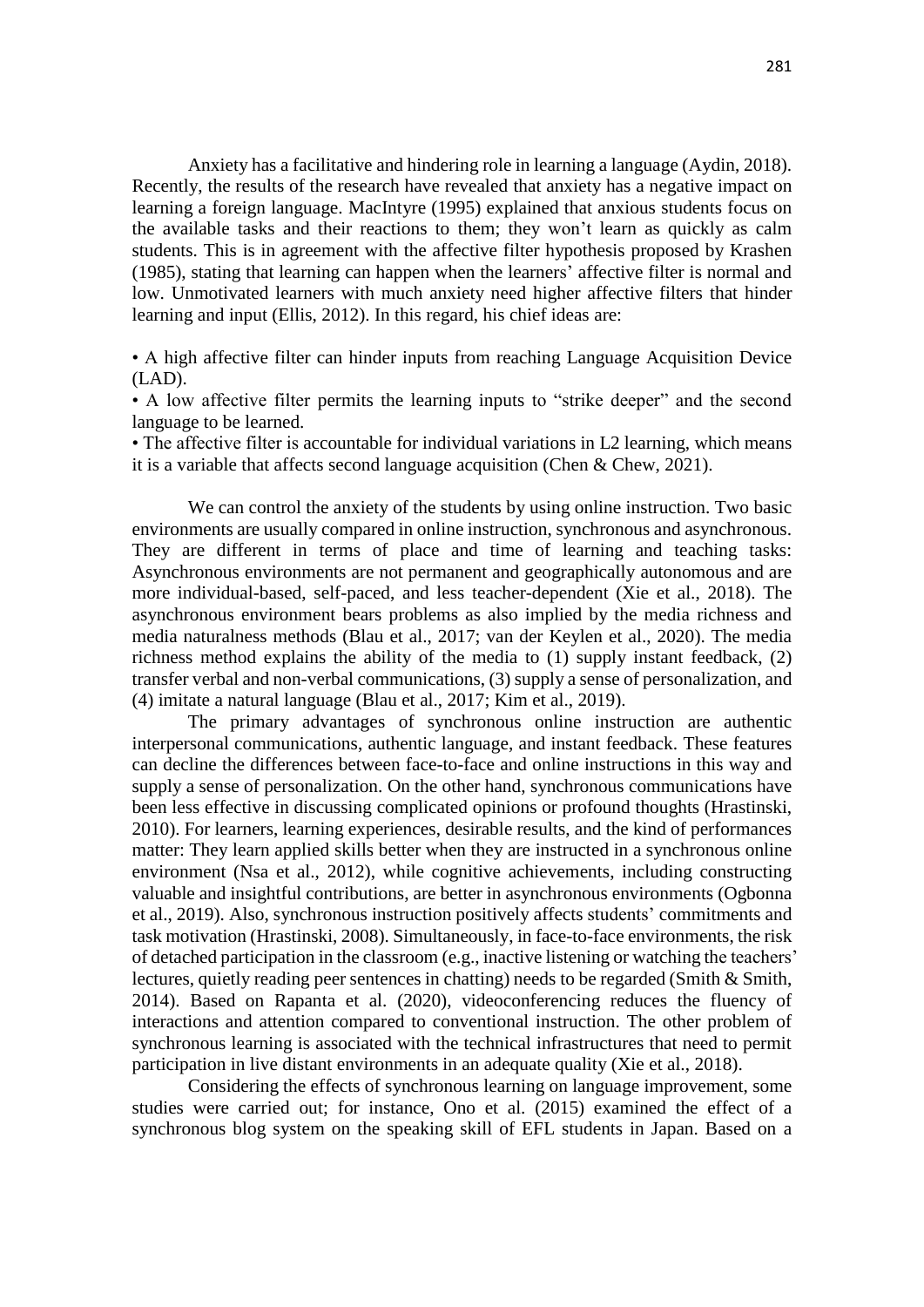questionnaire carried out as pilot research, it was demonstrated that the system had the potential to develop speaking skills and increase the learners' motivation.

Mugesatar and Ozdener (2008) examined the effects of two synchronous computer-mediated communication instruments: text and voice chat. Three groups (text, voice, and control) were used in this study. During a month, the respondents in the empirical classes were involved in 40–45-minute-long chat sessions in dyads, guided by eight activities. The information was gathered via pre- and post-questionnaires and a speaking test, and the respondents' attitudes were examined using closed and open-ended questionnaires. The findings indicated that the speaking skill of both experimental classes developed, but just the anxiety level of the text chatting group was reduced.

Kim (2017) examined the effect of various kinds of voice-based chat on EFL learners' negotiations of meanings based on proficiency level. The respondents comprised 123 students who were studying English in Korea. They were assigned to two voice-based chat groups: student-student voice-based chat and student-chatterbot voicebased chat. The treatment was conducted for a term that lasted three months. The results of the study indicated that was a significant difference between the first chat and the last chat. The mean frequencies of negotiations moving at different proficiency levels changed positively over time by taking part in the student-chatterbot voice-based chat. Particularly, student-chatterbot voice-based chat, compared to student-student voicebased chat, permitted participants to utilize more tactics in negotiations. The tactics utilized in the chats also seemed to be diverse based on the students' proficiency levels. Finally, the desirable attitudes toward voice-based chat were found at all proficiency levels. This research provided empirical proof to verify the effect of voice-based chatterbots on oral interactions.

In a research, Fabriz et al. (2021) examined whether implementing asynchronous and synchronous learning and teaching environments in higher education was associated with definite students' experiences and consequences. In addition, they investigated how the mentioned environments advocate students' elementary psychological requirements for competence, relatedness, and autonomy introduced by self-determination theory (SDT). The information was gathered after the first online term because of the COVID-19 epidemic. The outcomes implied that from the students' perspectives, the teaching methods included in the two learning and teaching environments differed regarding their potential to advocate social interactions and the basic psychological requirements as introduced by SDT. Learners who studied mainly in synchronous environments conducted more peer-centered tasks, including feedback than in asynchronous environments. On the other hand, instructors mentioned fewer distinctions between teaching methods in asynchronous and synchronous environments, particularly concerning feedback tasks. Learners in synchronous environments testified more of their basic psychological requirements for competencies support and relatedness and much satisfaction with the online term than learners in most environments.

After reviewing the studies performed on the influences of synchronous learning on language improvement, it was demonstrated that using different synchronous learning can help EFL learners learn the English language more effectively. Therefore, the current research examined the influences of synchronous text-based and voice-based chat on improving Russian EFL learners' motivation and speaking anxiety. Thus, two questions were posed in this research: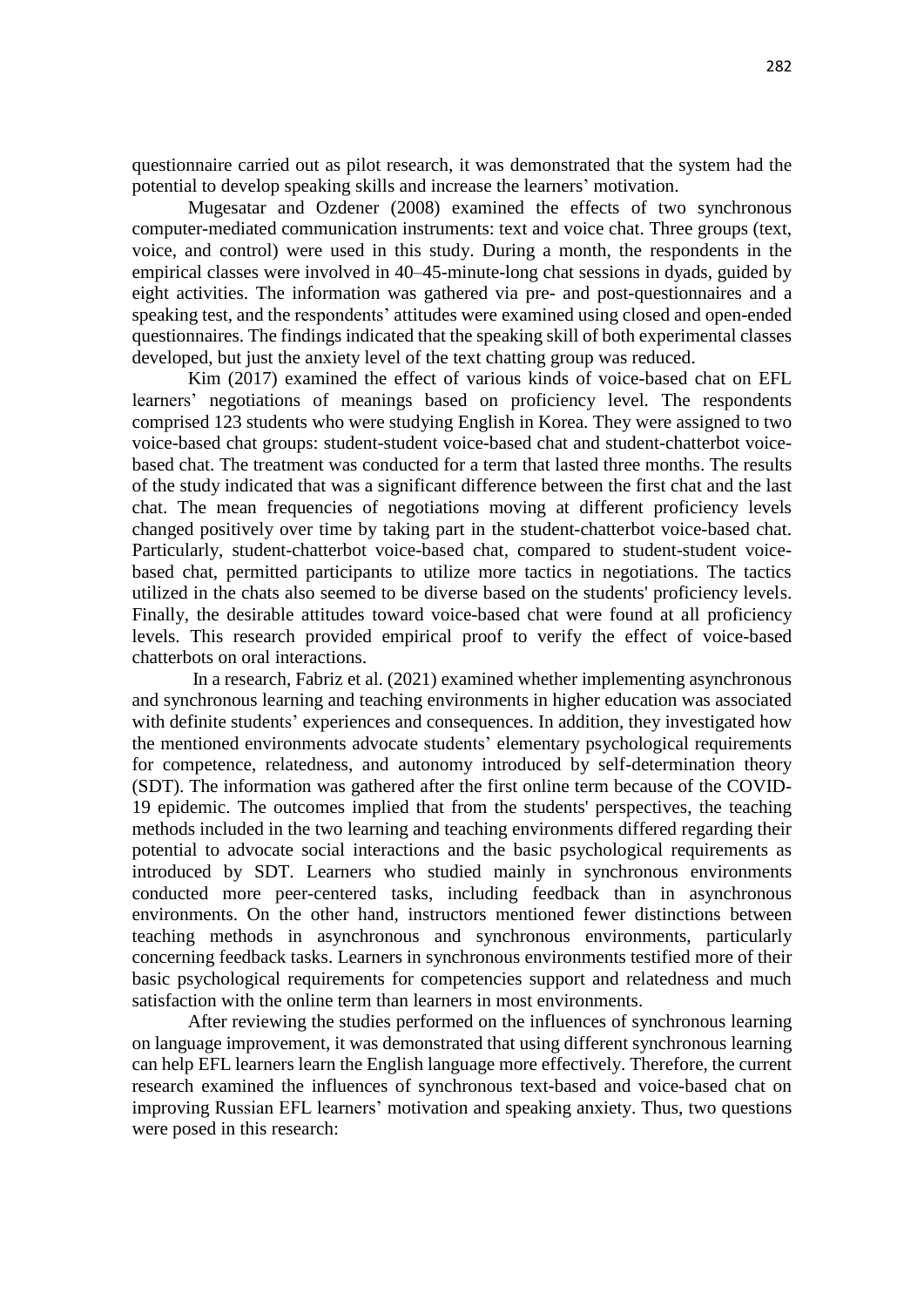RQ1. Does using synchronous text-based chat positively affect Russian EFL learners' speaking anxiety and motivation?

RQ2. Does using synchronous voice-based chat positively affect Russian EFL learners' speaking anxiety and motivation?

## **Methodology**

### **Participants**

The subjects of this inquiry consisted of 90 Russian upper-intermediate EFL learners, chosen among 133 English learners at a private English language institution in Moskow, Russia. Both genders participated in this study based on the convenience sampling method. The participants' English language proficiency level was assessed according to their scores on the Oxford Quick Placement Test (OQPT). The researchers separated the subjects into synchronous text-based, synchronous voice-based, and traditional (face-to-face) groups.

### **Instruments**

To do this investigation, first, the researchers used the OQPT to select the homogeneous subjects. It was administered to assist the researchers in knowing if their participants were at elementary, pre-intermediate, intermediate, or advanced levels. This test encompassed 60 multiple-choice items, and based on its outcomes, those who scored between 42 and 50 were upper-intermediate and were regarded as the target subjects of the present inquiry.

The other instrument was the Gardner's (2004) Attitude/Motivation Test Battery (AMTB), which assessed the students' English motivation. This questionnaire had 26 statements, each with five options: Strongly Disagree, Disagree, Neutral, Agree, and Strongly Agree. Three English instructors confirmed the validity of the questionnaire, and its reliability was calculated by using Cronbach Alpha (r=.84).

The third tool exploited in this inquiry was the Speaking Anxiety Scale (SAS) that was an 18-item questionnaire adapted from Ozturk and Gurbuz (2014), who designed their questionnaire by selecting 18 items from the 33 items of the Foreign Language Classroom Anxiety Scale (FLCAS) made by Horwitz et al., 1986. Ozturk and Gurbuz (2014) selected the 18 items among 33 items of FLCAS Horwitz's (1986) scale that were straightly pertinent to foreign language speaking anxiety. This questionnaire included 18 statements, and each had five options: Strongly Disagree, Disagree, Neutral, Agree, and Strongly Agree. A group of English professors verified the validity of this questionnaire, and its reliability was assessed via using Cronbach Alpha (r=.83). It is worth noting that both mentioned questionnaires were utilized as the pre-tests and the post-tests in this research.

#### **Data Collection and Analysis**

The researchers selected 90 upper-intermediate subjects to conduct this investigation and separated them into synchronous text-based, synchronous voice-based,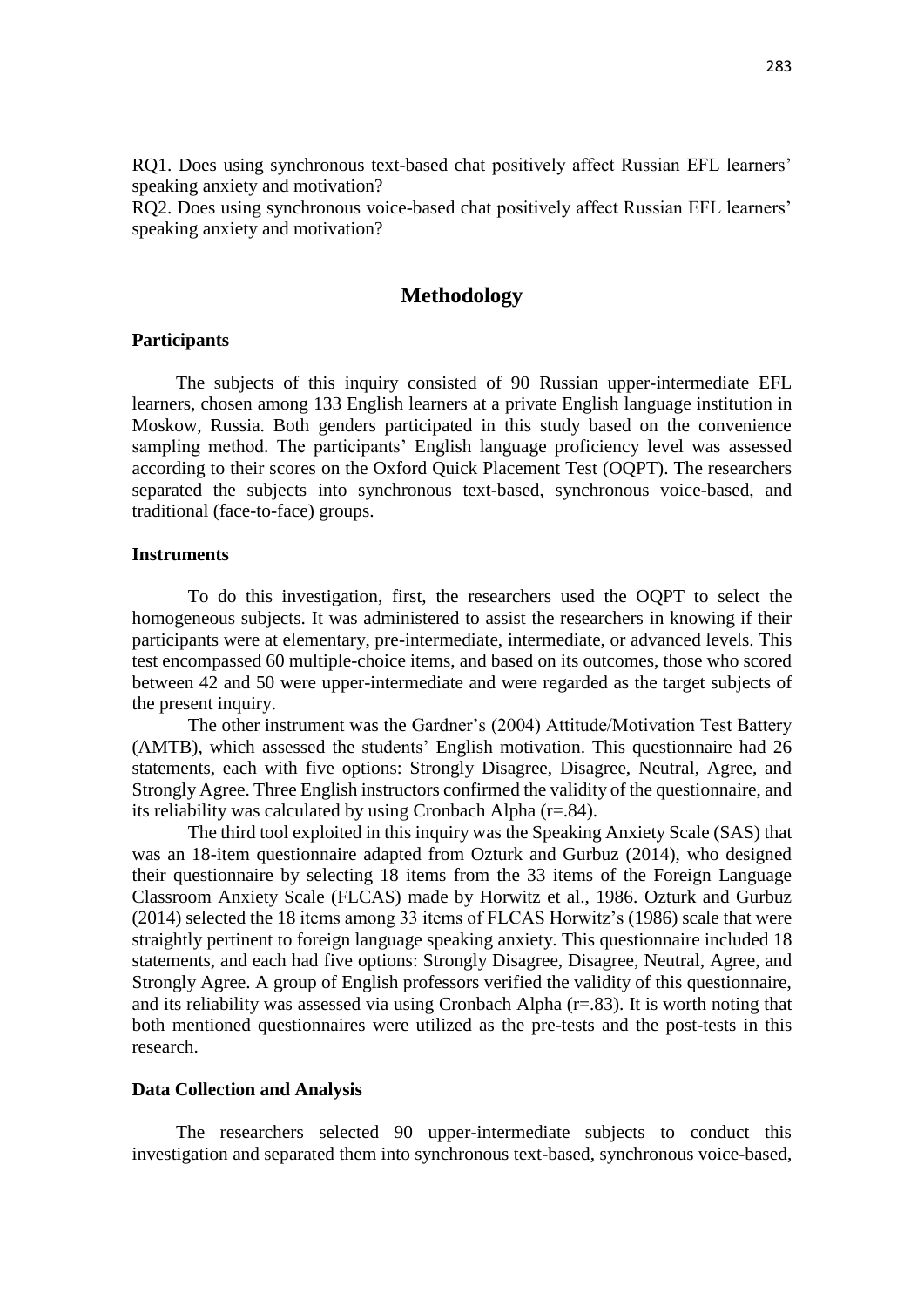and traditional (face-to-face). Then, the three groups were given the questionnaires of AMTB and SAS to measure their motivation and speaking anxiety before receiving the treatment. After that, one experimental group was taught eight conversations through a synchronous text chat. The other group was taught through a synchronous voice chat. The control group received a traditional conversation instruction. In each session, one conversation was taught to each group. After teaching all conversations, the questionnaires of AMTB and SAS were re-administered to assess the impacts of the instruction on the participants' motivation and speaking anxiety. Eventually, the collected data were analyzed using one-way ANOVA and Post hoc Scheffe test.

# **Results**

After collecting the data, we analyzed them according to the aims of the research, and the obtained outcomes are presented in the following tables:

Table 1

*Descriptive Statistics of the Experimental and Control Groups in the Speaking Anxiety Pre-tests*

|          | N  | Means | <b>Std. Deviations</b> | Std. Error |
|----------|----|-------|------------------------|------------|
|          |    |       |                        |            |
| VB Group | 30 | 40.13 | 11.74                  | 2.14       |
| TB Group | 30 | 40.66 | 12.06                  | 2.20       |
| CG       | 30 | 39.06 | 11.32                  | 2.06       |
| Total    | 90 | 39.75 | 11.59                  | 1.22       |

In Table 1, the descriptive statistics of the three groups are presented. The voicedbased group's mean score is 14.13, the text-based group's mean score is 40.66, and the control group's mean score is 39.75. The means of all groups had almost equal speaking anxiety before the intervention.

Table 2

*Inferential Statistics of the Experimental and Control Groups in the Speaking Anxiety Pre-tests*

|                | Sum of Squares | df | <b>Mean Squares</b> | F | Sig. |
|----------------|----------------|----|---------------------|---|------|
| Between Groups | 21.42          |    | 10.71               |   | .92  |
| Within Groups  | 11949.20       | 87 | 137.34              |   |      |
| Total          | 11970.62       | 89 |                     |   |      |

Table 2 shows the scores of the three groups in the speaking anxiety pre-test. As Sig (.92) is higher than (.05), the differences between the groups were not meaningful at (p<0.05). Their performance in the speaking anxiety pre-test was similar.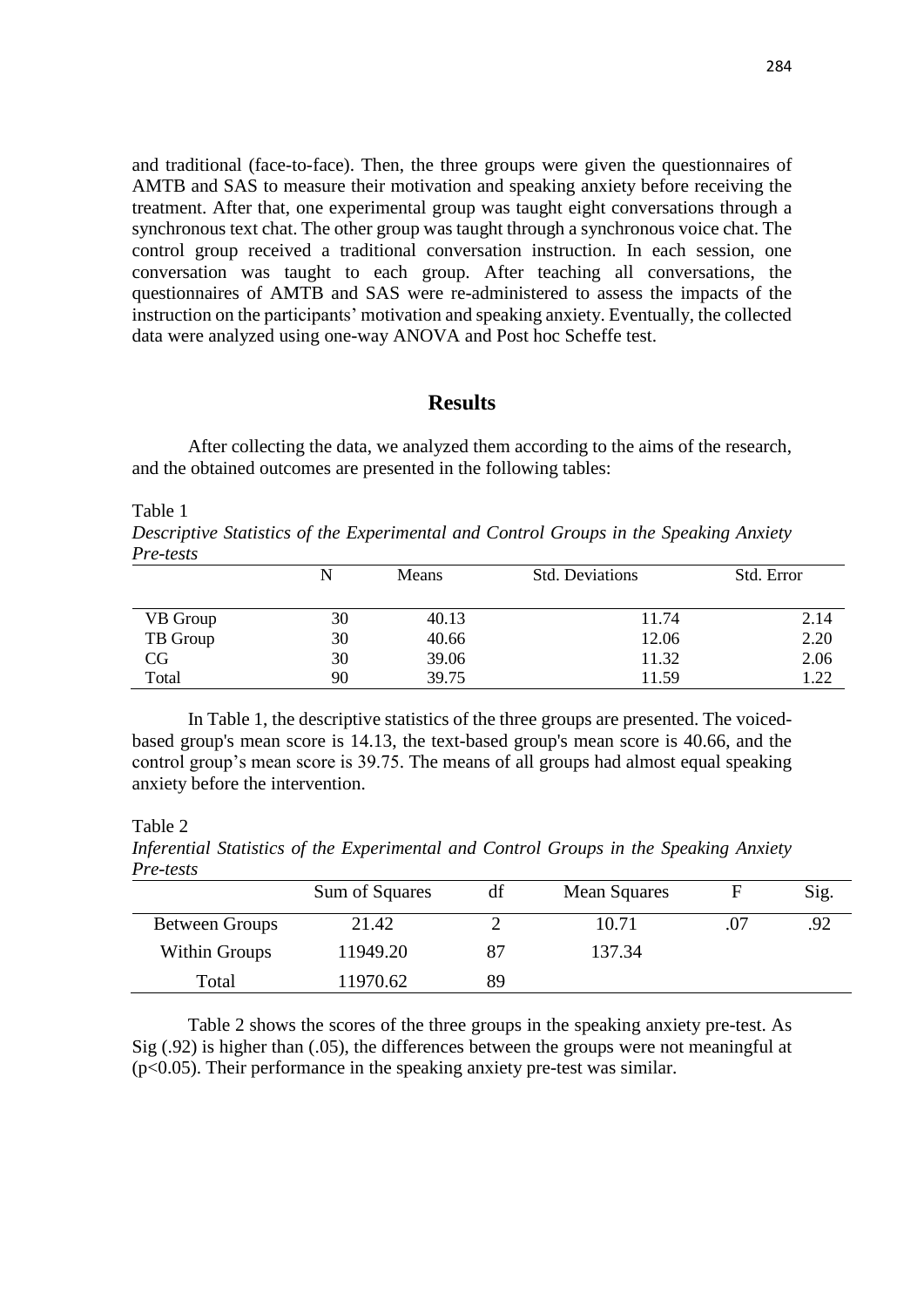| $1 \cup 31 \cup 510$ |    |       |                        |            |
|----------------------|----|-------|------------------------|------------|
|                      |    | Means | <b>Std. Deviations</b> | Std. Error |
| VB Group             | 30 | 69.33 | 9.26                   | 1.69       |
| TB Group             | 30 | 70.43 | 8.71                   | 1.59       |
| CG                   | 30 | 41.90 | 14.29                  | 2.61       |
| Total                | 90 | 60.52 | 17.17                  | 1.80       |

Table 3 *Descriptive Statistics of the Experimental and Control Groups in the Speaking Anxiety Post-tests*

Table 3 depicts the descriptive statistics of the three groups in the post-test of speaking anxiety. The voiced-based group's mean score is 60.33, the text-based group's mean score is 70.43, and the control group's mean score is 41.90.

### Table 4

*Inferential Statistics of the Experimental and Control Groups in the Speaking Anxiety Post-tests*

|                       | Sum of   | df | Mean    | н     | Sig. |
|-----------------------|----------|----|---------|-------|------|
|                       | Squares  |    | Squares |       |      |
| <b>Between Groups</b> | 15620.42 |    | 7810.21 | 63.99 | .00  |
| Within Groups         | 10618.03 | 87 | 122.04  |       |      |
| Total                 | 26238.45 | 89 |         |       |      |

Table 4 indicates the scores of the three groups in the speaking anxiety posttest. As Sig (.00) is less than (.05), the differences between the three groups were significantly considerable at  $(p<0.05)$ . It can be stated that the empirical groups outperformed the control group in the speaking anxiety post-test.

Table 5

*Post-hoc Scheffe Test, Multiple Comparisons (Post-test of Speaking Anxiety)*

| $\rm(D)$  | $\mathrm{(J)}$ | Mean                  | Std.  | Sig. | 95% Confidence Interval |          |
|-----------|----------------|-----------------------|-------|------|-------------------------|----------|
| Groups    | Groups         | <b>Differences</b>    | Error |      | Lower                   | Upper    |
|           |                | $(I-J)$               |       |      | Bound                   | Bound    |
| <b>VB</b> | TB             | $-1.00$               | 2.85  | .94  | $-8.10$                 | 6.10     |
| Group     | Group          |                       |       |      |                         |          |
|           | <b>CG</b>      | $27.43*$              | 2.85  | .00  | 20.32                   | 34.53    |
| TB        | VB             | 1.00                  | 2.85  | .94  | $-6.10$                 | 8.10     |
| Group     | Group          |                       |       |      |                         |          |
|           | <b>CG</b>      | 28.43*                | 2.85  | .00  | 21.32                   | 35.53    |
| <b>CG</b> | VB             | $-27.43$ <sup>*</sup> | 2.85  | .00  | $-34.53$                | $-20.32$ |
|           | Group          |                       |       |      |                         |          |
|           | TB             | $-28.43*$             | 2.85  | .00  | $-35.53$                | $-21.32$ |
|           | Group          |                       |       |      |                         |          |

In Table 5, a post-hoc Scheffe test is run to compare all groups' scores in the speaking anxiety post-test. Based on the above outcomes, there was a meaningful difference between the post-test scores of the control group and the post-test of both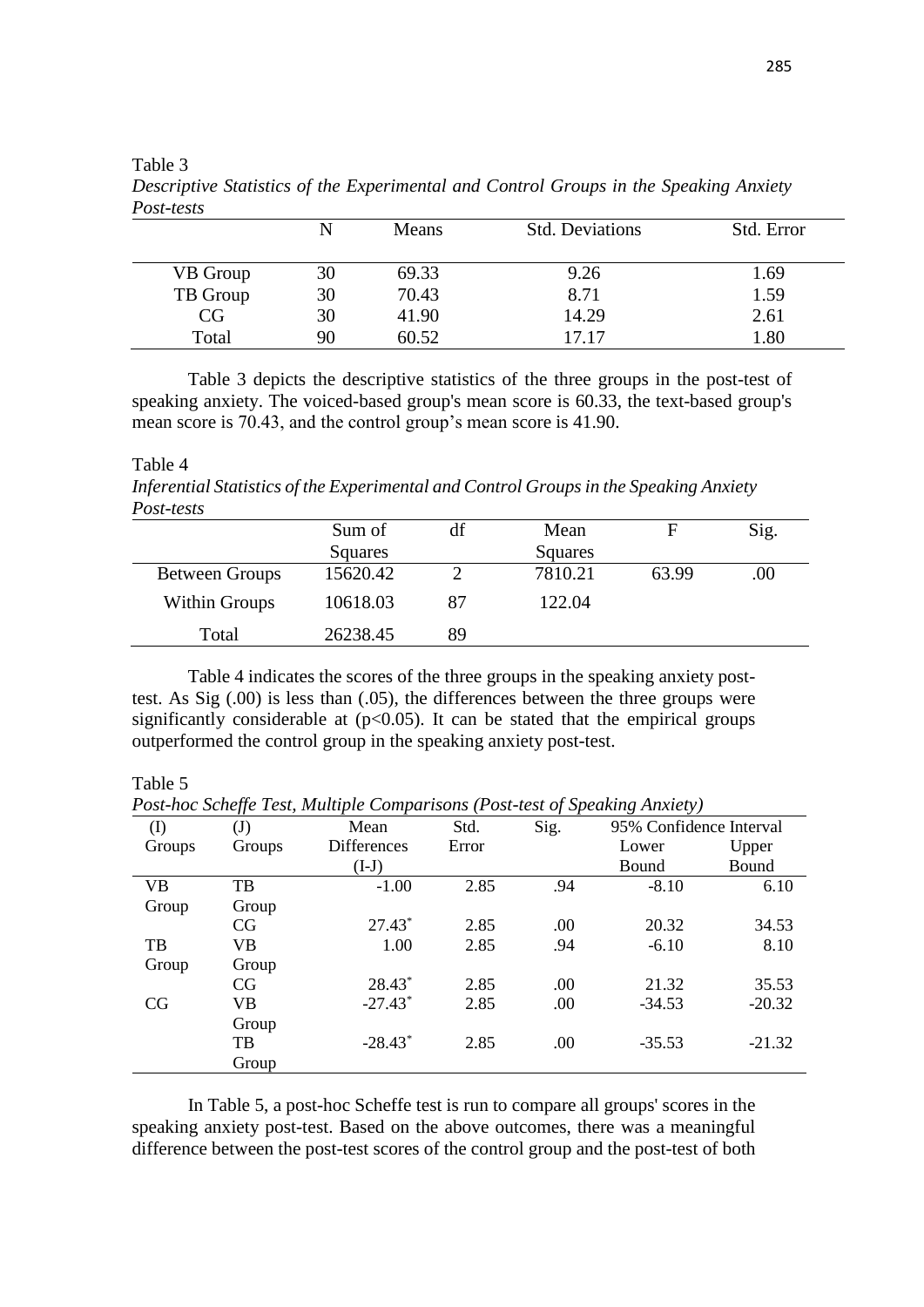empirical groups  $(p<0.05)$ , while there were not any considerable differences between the speaking anxiety post-tests of the experimental groups  $(p<0.05)$ .

Table 6 *Descriptive Statistics of the Experimental and Control Groups in the Motivation Pretests*

|          |    | Means | <b>Std. Deviations</b> | Std. Error |
|----------|----|-------|------------------------|------------|
| VB Group | 30 | 43.76 | 11.60                  | 2.115      |
| TB Group | 30 | 45.56 | 12.63                  | 2.30       |
| CG       | 30 | 42.96 | 11.63                  | 2.12       |
| Total    | 90 | 44.10 | 11.88                  | 1.25       |

Based on Table 6, the motivation pre-test mean scores of the voice-based group, the text-based group, and the control group are 43.76, 45.56, and 42.96, respectively. The differences between their post-tests seem not significant.

Table 7

*Inferential Statistics of the Experimental and Control Groups in the Motivation Pretests*

|                       | Sum of   | df | Mean    |     | Sig. |
|-----------------------|----------|----|---------|-----|------|
|                       | Squares  |    | Squares |     |      |
| <b>Between Groups</b> | 106.40   |    | 53.20   | .37 | .69  |
| Within Groups         | 12459.70 | 87 | 143.21  |     |      |
| Total                 | 12566.10 | 89 |         |     |      |

Table 7 depicts the scores of the three groups in the motivation pre-test. As Sig (.69) is higher than (.05), the difference between the three groups was not noticeable in the motivation pre-test.

### Table 8

*Descriptive Statistics of the Experimental and Control Groups in the Motivation Posttests*

| ,,,,,,   |    |       |                        |            |
|----------|----|-------|------------------------|------------|
|          | N  | Means | <b>Std. Deviations</b> | Std. Error |
| VB Group | 30 | 93.80 | 32.99                  | 6.02       |
| TB Group | 30 | 96.73 | 33.34                  | 6.08       |
| CG       | 30 | 46.20 | 18.66                  | 3.40       |
| Total    | 90 | 78.91 | 37.05                  | 3.90       |

Based on the descriptive statistics in the above table, the mean scores of the voicebased group, the text-based group, and the control group are 93.80, 96.73, and 46.20, respectively. The differences between their post-tests seem significant.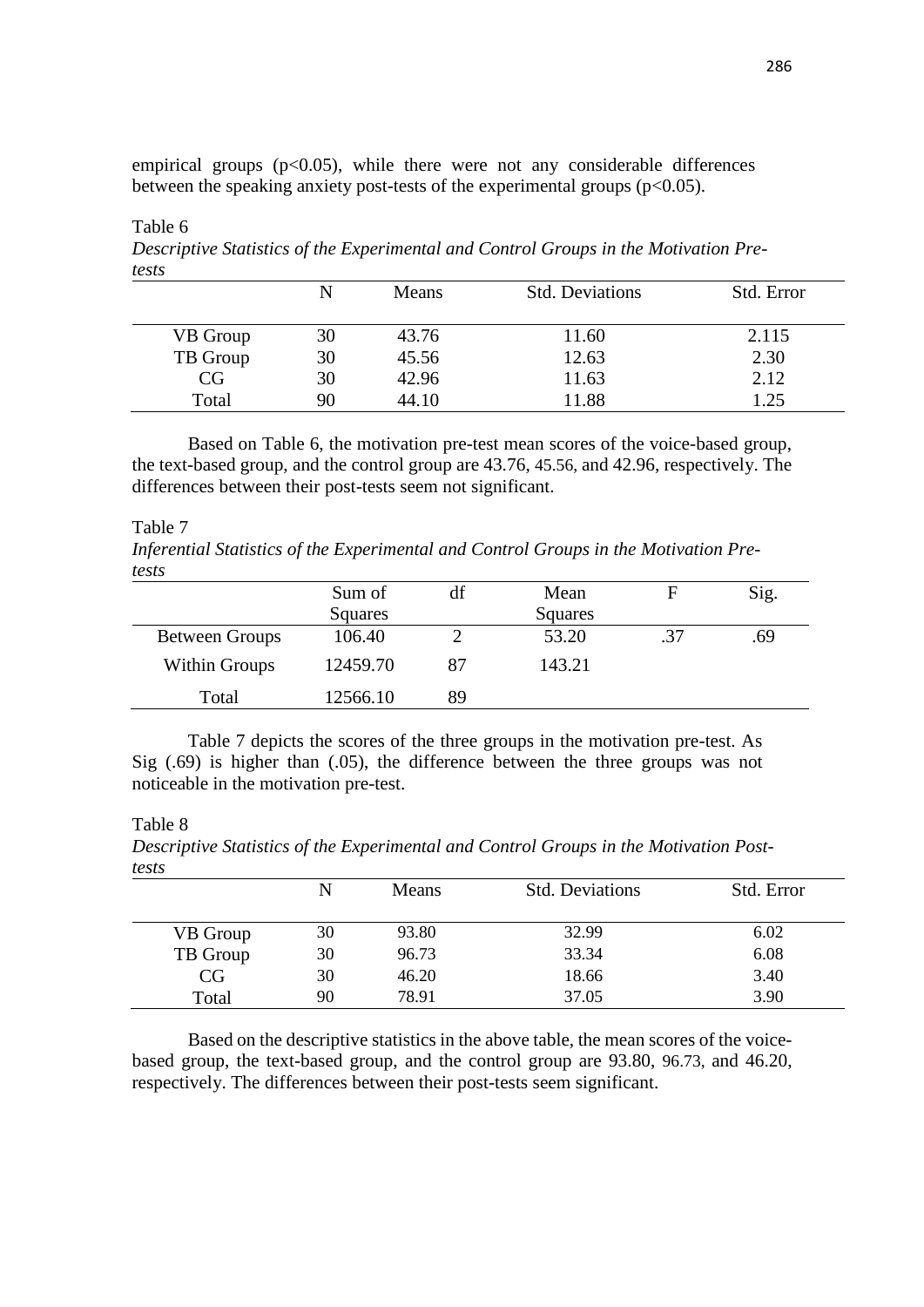Table 9

| <i>resis</i>          |           |    |          |       |      |
|-----------------------|-----------|----|----------|-------|------|
|                       | Sum of    | df | Mean     |       | Sig. |
|                       | Squares   |    | Squares  |       |      |
| <b>Between Groups</b> | 48279.82  |    | 24139.91 | 28.40 | .00  |
| Within Groups         | 73925.46  | 87 | 849.71   |       |      |
| Total                 | 122205.28 | 89 |          |       |      |

*Inferential Statistics of the Experimental and Control Groups in the Motivation Posttests*

Table 9 shows the control and experimental groups' motivation post-test scores. As Sig (.00) is less than (.05), the differences between the three groups are remarkable at (p<0.05). To ensure which groups outperformed the other, the researchers conducted a post-hoc Scheffe test in the following table:

#### Table 10

*Post-hoc Scheffe Test, Multiple Comparisons (Post-test of Motivation)*

| $\rm (I)$ | $\mathrm{(J)}$ | Mean       | Std.  | Sig. | 95% Confidence Interval |          |
|-----------|----------------|------------|-------|------|-------------------------|----------|
| Groups    | Groups         | Difference | Error |      | Lower                   | Upper    |
|           |                | $(I-J)$    |       |      | Bound                   | Bound    |
| <b>VB</b> | TB             | $-2.93$    | 7.52  | .92  | $-21.67$                | 15.81    |
| Group     | Group          |            |       |      |                         |          |
|           | CG             | $47.60*$   | 7.52  | .00  | 28.85                   | 66.34    |
| TB        | VВ             | 2.93       | 7.52  | .92  | $-15.81$                | 21.67    |
| Group     | Group          |            |       |      |                         |          |
|           | CG             | $50.53*$   | 7.52  | .00  | 31.78                   | 69.27    |
| CG        | VB             | $-47.60*$  | 7.52  | .00  | $-66.34$                | $-28.85$ |
|           | Group          |            |       |      |                         |          |
|           | TB             | $-50.53*$  | 7.52  | .00  | $-69.27$                | $-31.78$ |
|           | Group          |            |       |      |                         |          |

The findings of the post-hoc Scheffe test in the above table show that the differences between the post-test scores of the control group and both experimental groups were meaningful, but the differences between the post-test scores of the experimental groups were not significant.

## **Discussion**

After collecting the data, the researchers analyzed them to measure the effects of the treatment on the participants' speaking anxiety and motivation. The outcomes indicated that the subjects who received the instruction via synchronous text-based and voice-based chat performed better than the control group in their post-tests. As a result, the researchers can conclude that incorporating technology like synchronous voice and text chat can significantly affect EFL learners' speaking anxiety and motivation.

Social networking sites can enrich learners' creativity and improve their ability to make authentic and graphic texts. They suggest educators use contemporary methods to deliver learning and teaching content, permitting the flexibility to learn at work or at home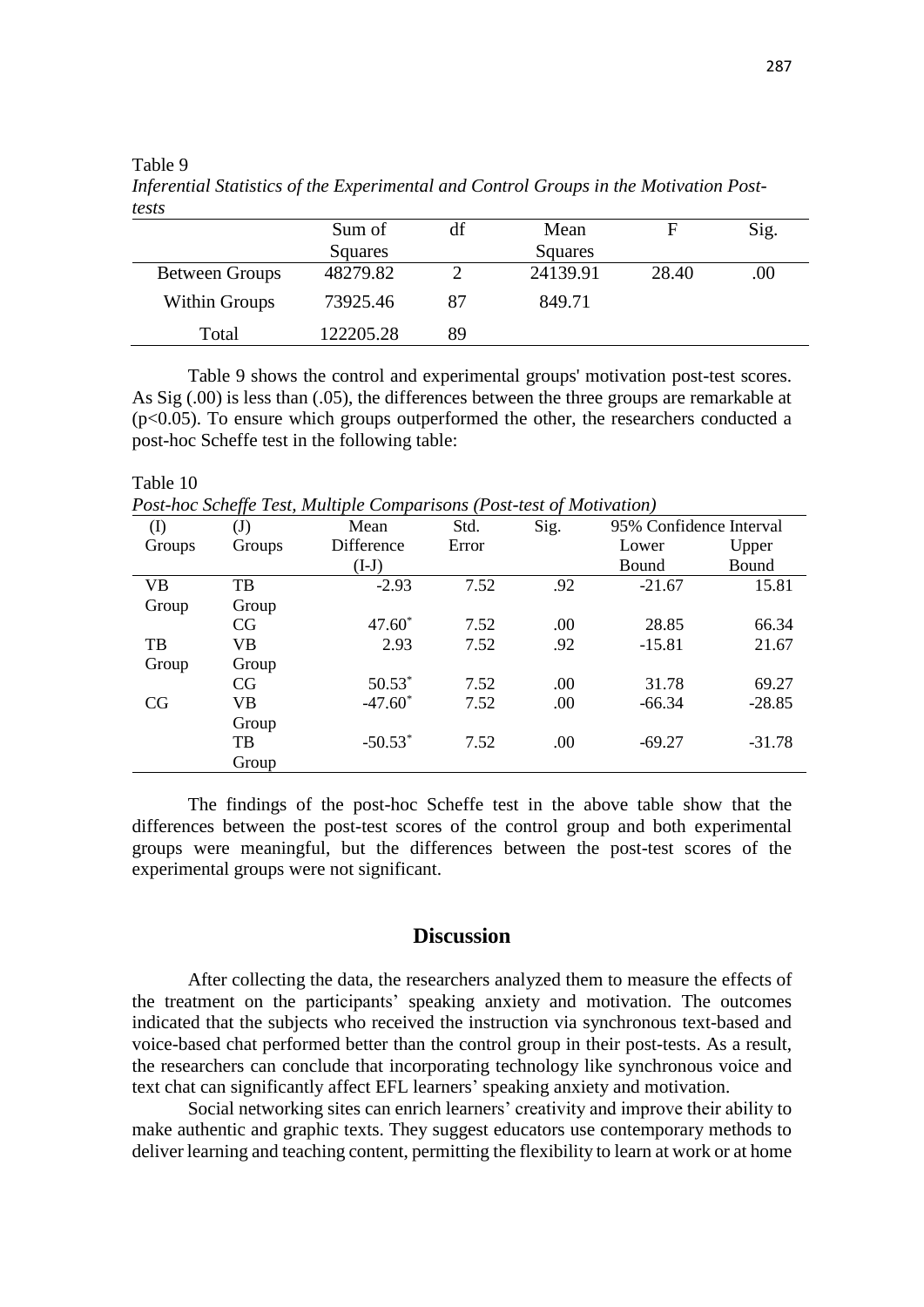(Kerwin, 2012). More and more, we are finding these sites accessible and less technical than expected. Such sites open new opportunities for instruction to move online by facilitating communication among students at home and saving the time and travel limitations related to traditional site-based and face-to-face instructional approaches. Therefore, internet-driven online multimedia is preparing the ground for off-campus education and permitting learners to utilize computers to access instructional resources (Romoszowski & Mason, 2004).

The results show that learning English is facilitated via using social networking. Indeed, chatting is helpful in language learning; the findings of this research verify the outcomes of the preceding experimental investigations. The consequences of this investigation are congruent with Chérrez (2007), who investigated the impacts of synchronous voice chat on improving students' spoken production after taking part in a six-week task treatment utilizing Yahoo Messenger with Voice in non-native speaker to native-speaker dyads. The findings revealed that the task interactions applying voice chat with natives assisted EFL students in developing their fluency, learning novel vocabularies, and gaining more confidence in speaking the target language and communicating with native speakers of the language. In addition, the findings of this research confirm the results of Perveen (2016), who indicated that asynchronous elanguage learning was beneficial for L2 students.

Our research findings are in line with Ono et al. (2015), who demonstrated that the synchronous blog system improved oral skills and increased the motivation of unmotivated EFL students. In addition, our study is in accordance with Mugesatar and Ozdener (2008), who inspected the use of text and voice chat. Their outcomes indicated that the speaking skill of both empirical classes developed thanks to using text and voice chat.

The consequences of the current study are congruent with the ideas of Marr (2000), who stated that technology could improve learners' motivation and language achievement. Researchers have discovered that students utilizing technology have boosted selfconfidence and higher self-esteem and are more motivated and successful in learning (Liu, 2007S; Wishart, 2000).

Our study is advocated by constructivists who stated that the learners must apply technology as an instrument to explore problem solutions and gain new information. The use of technology in education creates a situation where students work together to assist each other in constructing new knowledge. Incorporating virtual learning contexts, blogging, media technologies, course management systems, useful websites, and special computer programmes into English language teaching assists in creating optimum learning situations from the constructivist perspective (Kaya, 2015). Based on constructivists, using technology can help learning occur via interactions in meaningful activities. Because there is no time limitation like a lesson, this virtual learning context can provide students with a continuous learning process.

## **Conclusions and Implications**

The first conclusion drawn from this investigation is that chatting with each other is effective for EFL learners. The results of this research indicated that chatting has positive effects on language learners' speaking anxiety and motivation. Using Internet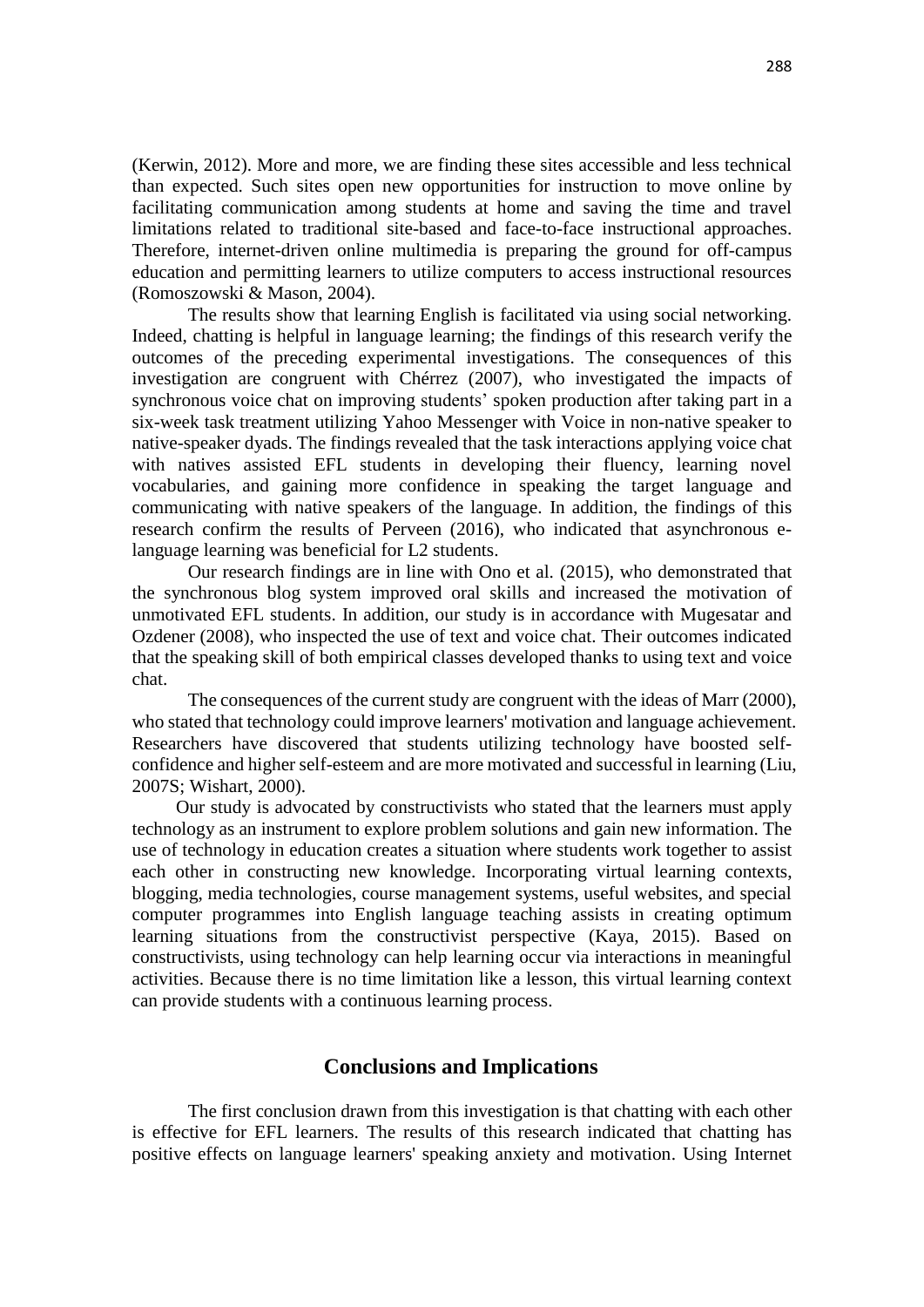chat rooms for developing students' motivation and speaking anxiety is also of great importance due to the opportunities that a chat room naturally provides for its users by mixing speaking and writing (more specifically typing) so that all of them can express themselves and type their opinions simultaneously without any interferences and interruptions of others' speeches. This is not practical in real classrooms because students cannot comprehend anything if they start talking and saying their opinions. In sum, online language learning is more interesting and compelling for learners. Online chatting increases English students' motivation and decreases speaking anxiety; it captures their attention; it aids those introverted learners in stating their opinions without embarrassment. Chatting can improve learners' typing skills and self-confidence.

The analysis of the data and the current research results offer some pedagogical consequences for the students, teachers, and curriculum designers. The results of this research are encouraging for the students to improve their speaking and typing skills. Those introverted students who are shy to have face-to-face communication can benefit from the findings of this investigation. This research recommends that students need to be aware of the advantages of utilizing text-chat in language learning. They are familiar with computer and online materials such as chat, e-mail, WWW; however, they do not apply them in their language learning. Therefore, during the employment of social network tools and materials in the curricula, learners and teachers must be informed about how they can implement communication technologies supporting language teaching and learning. For this, help and assistance ought to be supplied from experts and teachers. Administrators of schools and ELT teachers can work on issues cooperatively with proficient teachers all around the globe. Chatting through different applications must be incorporated into curricula since it is familiar to students and teachers.

The results of this research can assist teachers in involving the students in the learning process and give up taking the full responsibility of teaching and bringing up autonomous and independent language students. Teachers need to strive to acquaint their pupils with new teaching methods such as the one discovered in this investigation: chatting on social networks. However, before teaching students how to utilize these methods and strategies successfully, instructors themselves should be instructed about them. Teachers must be furnished with suitable approaches to guide the learners with the proper ones that can concern with complicated academic actions. For example, if one approach does not work well, they ought to be able to offer another one.

Curriculum designers and English teachers can benefit from these results, giving them new insights into the implementation and incorporation of chatting in speaking and other courses. Instructors continually look for more innovative techniques and try to make interactive learning environments that attract learners and encourage them to cooperate and share opinions and experiences. Online chatting is one of the most valuable tools for supplying such powerful and multipurpose learning situations. Online apparatuses permit cooperative projects among different schools and facilitate learners' improvement via contact with classmates and specialists with identical interests.

## **Limitations and Suggestions of the Study**

Like all studies, this research had some limitations and could not cover all the issues pertinent to the topic. They are as follows: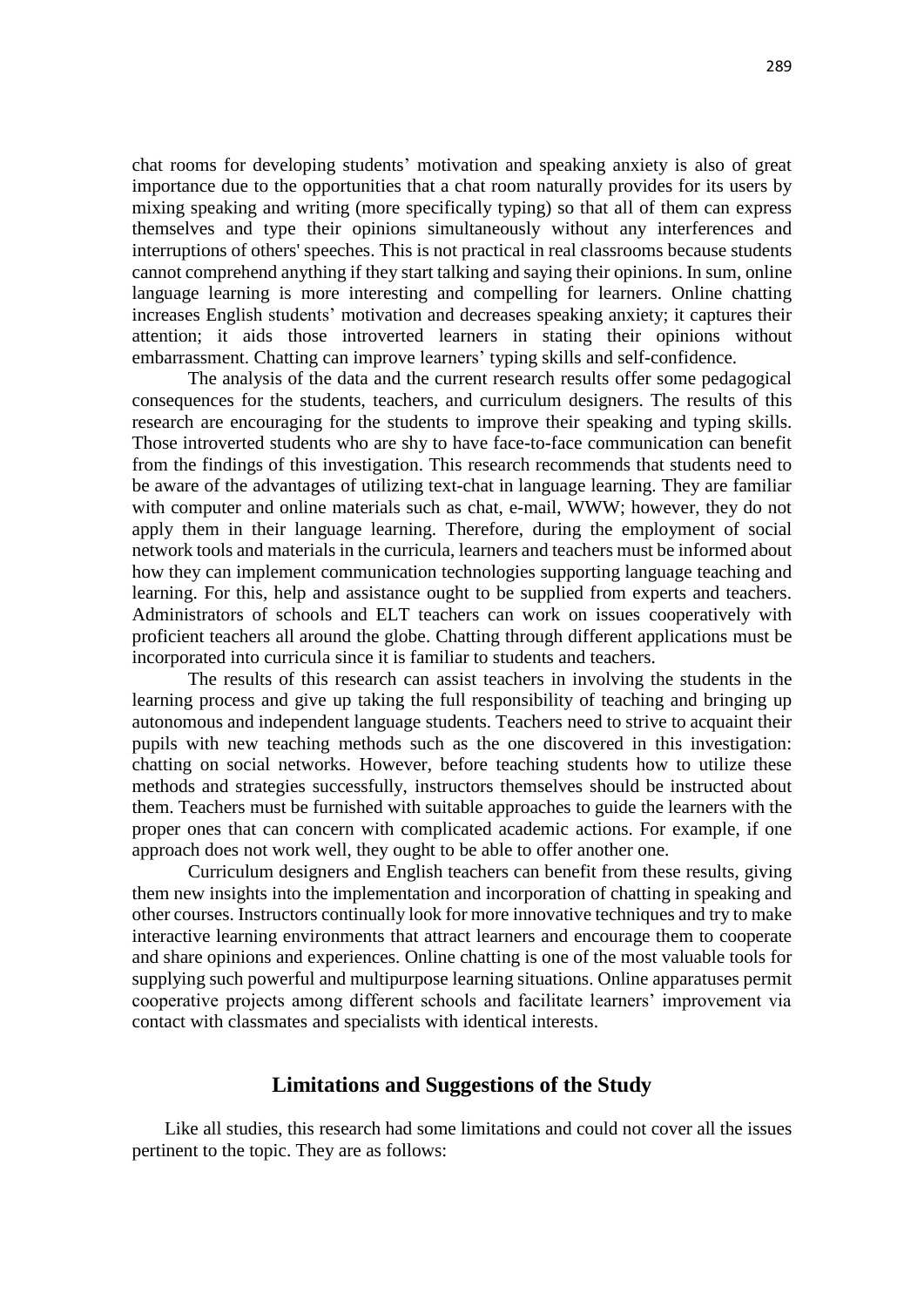The included participants were limited to 90 people; therefore, the results of our research cannot be generalized to other populations. Next, studies could be replicated at different institutions and schools with a larger number of respondents. Only pre-test and post-test were used to collect the data for this investigation. Some qualitative research tools could be used (e.g., open-ended questionnaire items & interviews) in the subsequent studies to understand what teachers and learners think about chatting. This research was conducted in a private language institution; other studies can be done among high school and university students.

### **References**

- Aida, Y. (1994). Examination of Horwitz, Horwitz, and Cope's construct of foreign language anxiety: The case of students of the Japanese. *Modern Language Journal*, *78*(2), 155-168. <https://doi.org/10.1111/j.1540-4781.1994.tb02026.x>
- Al-Rubaat, A. M. (2022). The relationship between the morphological phenomena of the current sakakan dialect and the modern standard Arabic. *Eurasian Journal of Applied Linguistics, 8*(1), 1-12. Doi:<http://dx.doi.org/10.32601/ejal.911515>
- Asoodar, M., Atai, M. R., Vaezi, S., & Marandi, S. S. (2014). Examining effectiveness of communities of practice in online English for academic purposes (EAP) assessment in virtual classes. *Computers and Education*, *70*, 291–300. <https://www.learntechlib.org/p/200693/>
- Aydın, S. (2018). Technology and foreign language anxiety: Implications for practice and future research. *Journal of Language and Linguistic Studies, 14*(2), 193-211. https://files.eric.ed.gov/fulltext/EJ1184384.pdf
- Blau, I., Weiser, O., & Eshet-Alkalai, Y. (2017). How do medium naturalness and personality traits shape academic achievement and perceived learning? An experimental study of face-to-face and synchronous e-learning. *Research in Learning Technology, 25*. doi: 10.25304/rlt.v25.1974
- Brown, H.D. (2000). *Principle of language learning and teaching* (4th Ed.). Longman.
- Chen, Y., & Chew, S. Y. (2021). Speaking performance and anxiety levels of Chinese EFL learners in face-to-face and synchronous voice-based chat. *Journal of Language and Education, 7*(3), 43-57. <https://doi.org/10.17323/jle.2021.11878>
- Cherrez, N. (2007). *A case study of the impact and usefulness of synchronous voice chat to improve EFL learners' spoken production.* Retrospective Theses and Dissertations, Iowa State University Digital Repository.
- Crookes, G. & Schmidt, R. (1991). Motivation: Reopening the research agenda. *Language Learning, 31,* 469-512. http://dx.doi.org/10.1111/j.1467-1770.1991. tb00690.x
- Dornyei, Z. (2001). *Teaching and researching motivation*. Longman.
- Dörnyei, Z. (2005). *The psychology of the language learner: Individual differences in second language acquisition*. Lawrence Erlbaum.
- Dörnyei, Z. (2009). The L2 motivational self-system. In Z. Dornyei & E. Ushioda (Eds.), *Motivation, language identity and the L2 self (pp. 9–42). Bristol: Multilingual* Matters.
- Ellis, R. (1997). *The study of second language acquisition*. Oxford University Press.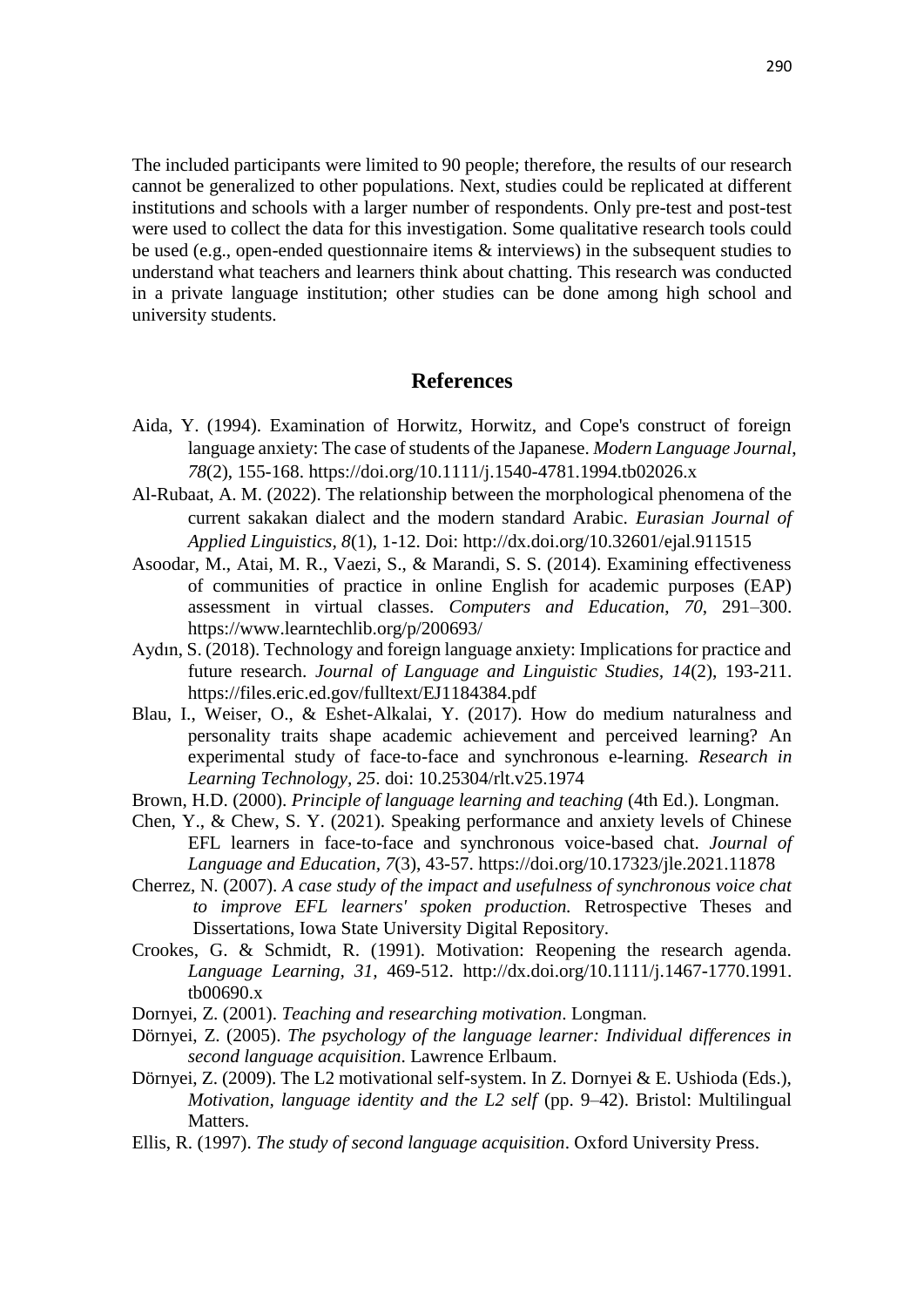- Ellis, R. (2012). *Language teaching research and language pedagogy*. John Wiley & Sons. [https://doi.](https://doi/)org/10.1002/9781118271643
- Fabriz, S., Mendzheritskaya, J., & Stehle, S. (2021). Impact of synchronous and asynchronous settings of online teaching and learning in higher education on students' learning experience during COVID-19. *Frontiers in Psychology, 12,* 1- 16. <https://doi.org/10.3389/fpsyg.2021.733554>
- Gallos, J. V. (2006). Organization development. A Jossey-Bass reader. (J. V. Gallos, Ed.), *The Jossey-Bass business & management series* (pp-73-87). Jossey-Bass. A Wiley Imprint.
- Gardner, R. C. (2004). *Attitude/Motivation test battery: International AMTB research project*. The University of Western Ontario, Canada.
- Gregersen, T. S. (2005). Nonverbal cues: Clues to the detection of foreign language anxiety. *Foreign Language Annuals*, *38*, 388-400. [https://doi.org/10.1111/j.1944-](https://doi.org/10.1111/j.1944-9720.2005.tb02225.x) [9720.2005.tb02225.x](https://doi.org/10.1111/j.1944-9720.2005.tb02225.x)
- Harmer, J. (2007). *The practice of English language teaching* (Fourth edition). Pearson Education.
- Horwitz, E. K., Horwitz, M. B., & Cope, J. (1986). Foreign language classroom anxiety. *The Modern Language Journal*, *70*(2), 125-132. Horwitz, E. K., Horwitz, M. B., & Cope, J. (1986). Foreign language classroom anxiety. *The Modern Language Journal*, *70*(2), 125-132. <https://doi.org/10.1111/j.1540-4781.1986.tb05256.x>
- Hrastinski, S. (2008). Asynchronous and synchronous e-learning. *Quarterly Journal of Education,* 31, 51–55. https://er.educause.edu/articles/2008/11/asynchronousand-synchronous-elearning.
- Hrastinski, S. (2010). How do e-learners participate in synchronous online discussions? Evolutionary and social psychological perspectives, in *Evolutionary Psychology and Information Systems Research (*119–147). N. Kock (Boston, MA: Springer US.
- Kaya, H. (2015). Blending technology with constructivism: Implications for an ELT classroom. *Teaching English with Technology*, *15*(1), 3-13. https://files.eric.ed. gov/fulltext/EJ1140571.pdf.
- Kerwin, D. (2012). *The impact of digital and computer mediated communications on the academic writing of adolescents.* Cortland, NY: SUNY College.
- Kılıçarslan, S., Bal Sezerel, B. & Sak, U. (2021). An investigation of the relationship between speed-based verbal reasoning subtest of Anadolu-Sak intelligence scale and perceptual speed tests. *Talent, 10* (2), 129-142. DOI: 10.46893/talent.844308
- Kim, H. J., Hong, A. J., & Song, H.-D. (2019). The roles of academic engagement and digital readiness in students' achievements in university e-learning environments. *Journal of Educational Technology in Higher Education, 16*, 1–18. https://doi.org/10.1186/s41239-019-0152-3.
- Kim, N. Y. (2017). Effects of types of voice-based chat on EFL students' negotiation of meaning according to proficiency levels. *English Teaching, 72*(1), 159-181. DOI:*10.15858*/*engtea*.*72.1.201703.159.*
- Lawler, E. (1973). Expectancy theory and job behavior. *Organizational Behavior and Human Performance, 9*, 482-503. [https://doi.org/10.1016/0030-5073\(73\)90066-](https://doi.org/10.1016/0030-5073(73)90066-4) [4](https://doi.org/10.1016/0030-5073(73)90066-4)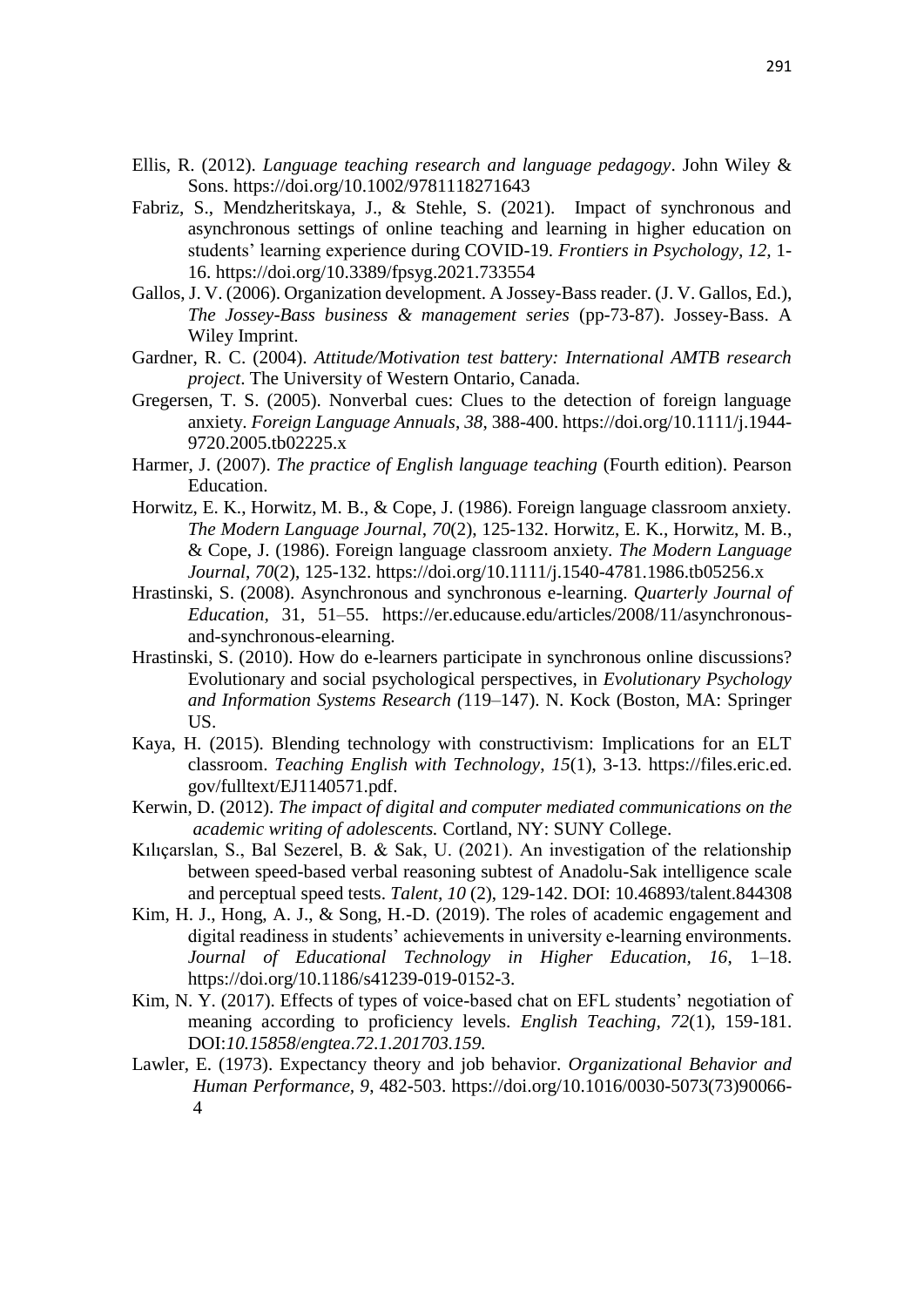- Liu, H. (2007). Social network profiles as taste performances. *Journal of Computer-Mediated Communication, 13*(1), 101-117. [https://doi.org/10.1111/j.1083-](https://doi.org/10.1111/j.1083-6101.2007.00395.x) [6101.2007.00395.x](https://doi.org/10.1111/j.1083-6101.2007.00395.x)
- MacIntyre, P. (1995). How does anxiety affect second language learning? A reply to Sparks and Ganschow. *The Modern Language Journal, 79*(1), 90-99. <https://doi.org/10.1111/j.1540-4781.1995.tb05418.x>
- Marefat, F., & Pakzadian, M., (2017). EFL Learners' Motivation and Attitude toward EIL in the Increasingly Globalized Local Context of Iran: A Structural Equation Modeling Approach. *Journal of English Language Teaching and Learning University of Tabriz, 19*, 91-120. https://elt.tabrizu.ac.ir/article\_6256\_ae9acca 48b9d989a845f8a81d7d66c3e.pdf.
- Muftah, M., & Rafic-Galea, S. (2013). Language learning motivation among Malaysian pre-university learners. *English Language Teaching, 6*(3), 92–103. **DOI:**[10.5539/elt.v6n3p92](https://doi.org/10.5539/elt.v6n3p92)
- Mugesatar, H., & Ozdener, N. (2008). The effects of synchronous CMC on speaking proficiency and anxiety: text versus voice chat. *The Modern Language Journal*, *92,* 595–613. <https://doi.org/10.1111/j.1540-4781.2008.00789.x>
- Nasri, M., Shafiee, S., & Sepehri, M. (2021). An investigation of Iranian intermediate EFL learners' L2 motivation and attitude in a computer-assisted language learning environment. *Issues in Language Teaching (ILT), 10*(1), 355-389. doi: 10.22054/ ilt.2021.62359.614.
- Nsa, S. O., Akpan, E. O., & Williams, P. S. (2012). Instructional strategies and students' skills acquisition in vegetable crop production. *Pakistan Journal of Economic Studies, 2,* 163–167. https://ijbssnet.com/journals/Vol\_5\_No\_8\_1\_July\_2014 /18.pdf
- Ogbonna, C. G., Ibezim, N. E., & Obi, C. A. (2019). Synchronous versus asynchronous e-learning in teaching word processing: An experimental approach. *South African Journal of Education, 39*, 1–15. DOI: [10.15700/saje.v39n2a1383](https://doi.org/10.15700/saje.v39n2a1383)
- Ojekemi, O.S., Rjoub, H., Awosusi, A.A.*,* Agyekum, E. B. (2022). Toward a sustainable environment and economic growth in BRICS economies: do innovation and globalization matter?. *Environmental Science and Pollution Research*. [https://doi.org/10.1007/s11356-022-19742-6.](https://doi.org/10.1007/s11356-022-19742-6)
- Ono, Y., Onishi, A., Ishihara, M., & Yamashiro, M. (2015). Voice-based computer mediated communication for individual practice to increase speaking proficiency: Construction and pilot study. *CALICOJ, 9*(3), 61–68. DOI: 10.1007/978-3-319- 20609-7\_12
- Oroujlou, N., & Vahedi, M. (2011). Motivation, attitude, and language learning. *Procedia- Social and Behavioral Sciences, 29*, 994–1000. https://doi.org/10.1016/ j.sbspro.2011.11.333
- Öztürk, G., &Gürbüz, N. (2014). Speaking anxiety among Turkish EFL learners: The case at a state university. *Journal of Language and Linguistic Studies, 10*(1), 1- 17. https://www.jlls.org/index.php/jlls/article/download/178/165
- Pappamihiel, N. E. (2002). English as a second language students and English language anxiety: Issues in the mainstream classroom*. Proquest Education Journal, 36*(3)*,*  327-355. http://lchc.ucsd.edu/mca/Mail/xmcamail.2004\_09.dir/att-0070/01- RT0363English.pdf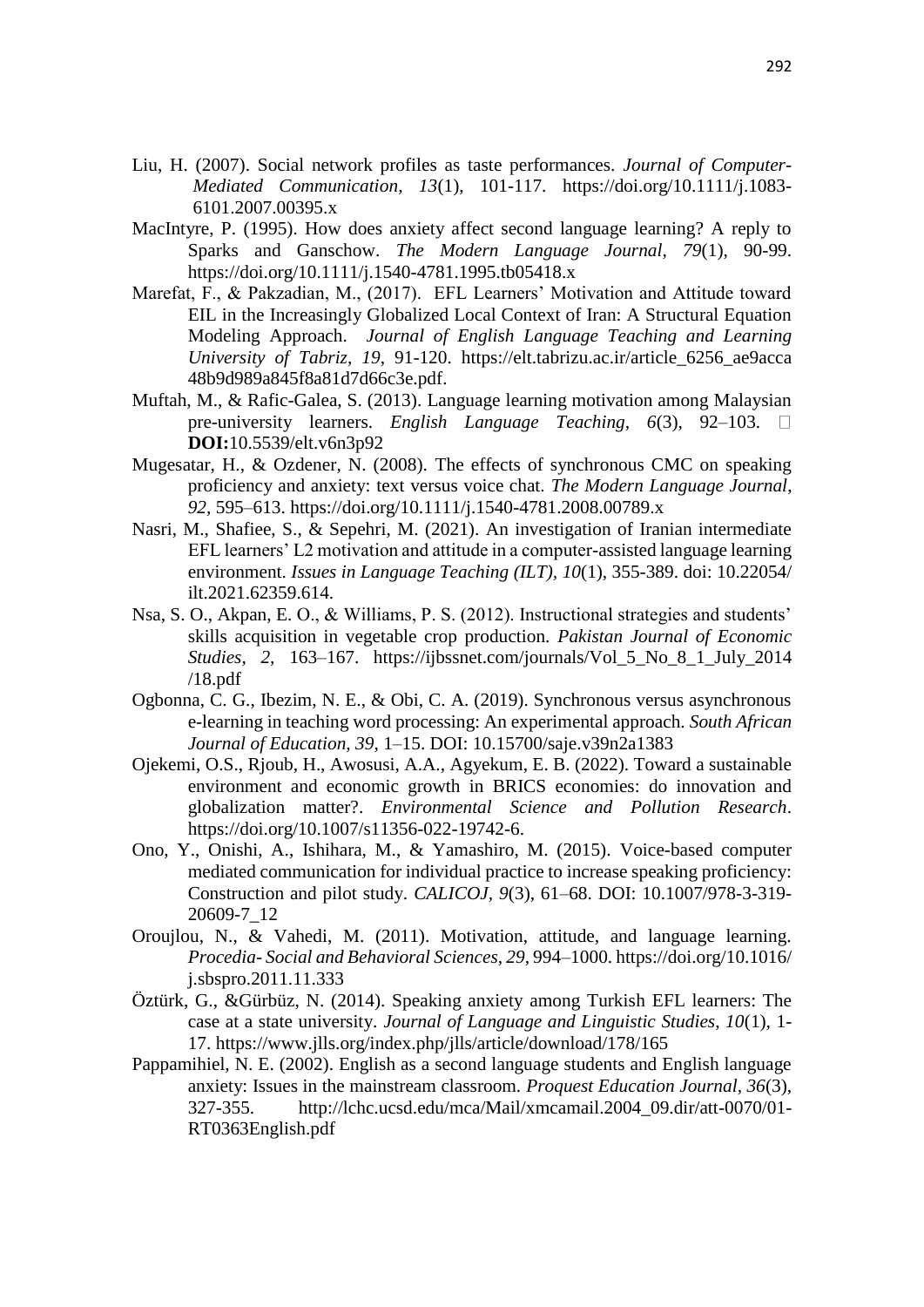- Pertaub, D. P., Slater, M., & Barker, C. (2001). An experiment on public speaking anxiety in response to three different types of virtual audience. *Teleoperators and Virtual Environments, 11*(1), 68-78. DOI: 10.1162/105474602317343668
- Perveen, A. (2016). Synchronous and asynchronous e-language learning: A case study of virtual university of Pakistan. *Open Praxis, 8* (1), 21–39. DOI: 10.5944/ openpraxis.8.1.212
- Qashoa, S. H. (2006). *Motivation among Learners of English in the Secondary Schools in the Eastern Coast of the UAE*. Dubai: British University in Dubai.
- Rapanta, C., Botturi, L., Goodyear, P., Guàrdia, L., & Koole, M. (2020). Online university teaching during and after the Covid-19 crisis: Refocusing teacher presence and learning activity. *Postdigital Science and Education, 2*, 923–945. https://doi.org/10.1007/s42438-020-00155-y
- Romoszowski, A., & Mason, R. (2004). Computer-mediated communication. *The Modern Language Journal, 93*, 769-782. http://www.communicationcache.com/ uploads/1/0/8/8/10887248/computer-mediated\_communication\_- \_chapter\_15.pdf
- Samadi, H. & Samadi, N. (2020). Study of life skills based on the verses of the textbook of Holy Quran. *Journal of Social science and Humanities Research, 8*(3), pp.37- 42. <https://journals.researchub.org/index.php/jsshr/article/download/906/811>
- Scovel, T. (1978). The effect of affect on foreign language learning: A review of the anxiety research. *Language Learning, 28,* 129-142. https://doi.org/10.1111/j.1467 -1770.1978.tb00309.x
- Smith, D., & Smith, K. (2014). Case for 'passive' learning the 'silent' community of online learners. *The European Journal of Open, Distance and E-Learning, 17*, 86–99. <https://doi.org/10.2478/eurodl-2014-0021>
- Spielberger, C. D. (1983)*. Manual for the state trait anxiety inventory*. Consulting Psychologists Press.
- Tanti, Miriam. (2012). Literacy education in the digital age: Using blogging to teach writing. *Teaching English with Technology, 12*(2), 132 - 146. https://files.eric.ed.gov/fulltext/EJ1144932.pdf
- Teng, D. C., Chen, N., Kinshuk, S., & Leo, T. (2012). Exploring students' learning experience in an international online research seminar in the Synchronous Cyber Classroom. *Computers and Education*, *58*(3), 918–930. doi:10.1016/j.compedu. 2011.10.018
- Trong Tuan, L. (2012). An empirical research into EFL learners' motivation. *Theory and Practice in Language Studies, 2*(3), 430-439. https://www.academypublication. com/issues/past/tpls/vol02/03/02.pdf
- van der Keylen, P., Lippert, N., Kunisch, R., Kühlein, T., & Roos, M. (2020). Asynchronous, digital teaching in times of COVID-19: a teaching example from general practice. *Journal for Medical Education* 37: Doc98. doi: 10.3205/ ZMA001391
- Wang, L. J., & Chang, H. F. (2010). Applying innovation method to assess English speaking performance on communication apprehension. *Belt Journal, 1*(2), 147- 158. https://revistaseletronicas.pucrs.br/index.php/belt/article/view/8218
- Wishart, J. (2002). Students and teacher's motivation and learning through use of CD ROMs. *Journal of Multimedia and Hypermedia, 9*(4), 333-347. https://citeseerx. ist.psu.edu/viewdoc/download?doi=10.1.1.492.5916&rep=rep1&type=pdf